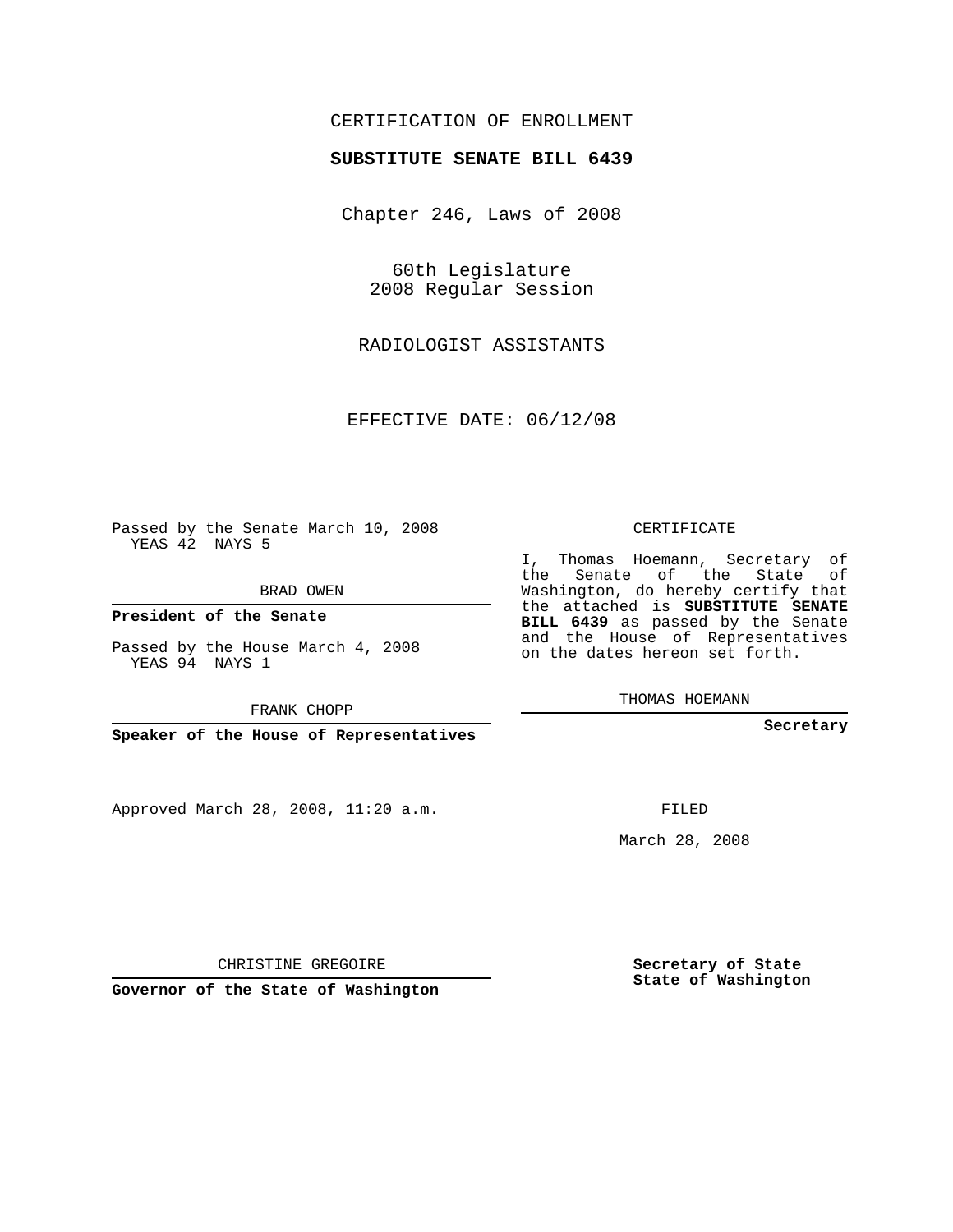## **SUBSTITUTE SENATE BILL 6439** \_\_\_\_\_\_\_\_\_\_\_\_\_\_\_\_\_\_\_\_\_\_\_\_\_\_\_\_\_\_\_\_\_\_\_\_\_\_\_\_\_\_\_\_\_

\_\_\_\_\_\_\_\_\_\_\_\_\_\_\_\_\_\_\_\_\_\_\_\_\_\_\_\_\_\_\_\_\_\_\_\_\_\_\_\_\_\_\_\_\_

AS AMENDED BY THE HOUSE

Passed Legislature - 2008 Regular Session

**State of Washington 60th Legislature 2008 Regular Session**

**By** Senate Health & Long-Term Care (originally sponsored by Senators Spanel and Berkey)

READ FIRST TIME 02/08/08.

 AN ACT Relating to radiologist assistants; amending RCW 18.84.010, 18.84.020, 18.84.030, 18.84.040, and 18.84.080; and adding a new section to chapter 18.84 RCW.

BE IT ENACTED BY THE LEGISLATURE OF THE STATE OF WASHINGTON:

 **Sec. 1.** RCW 18.84.010 and 1991 c 222 s 1 are each amended to read as follows:

 It is the intent and purpose of this chapter to protect the public by the certification and registration of practitioners of radiological technology. By promoting high standards of professional performance, by requiring professional accountability, and by credentialing those persons who seek to provide radiological technology under the title of 12 ((<del>radiological</del>)) radiologic technologists, and by regulating all persons utilizing ionizing radiation on human beings this chapter identifies those practitioners who have achieved a particular level of competency. Nothing in this chapter shall be construed to require that individual or group policies or contracts of an insurance carrier, health care service contractor, or health maintenance organization provide benefits or coverage for services and supplies provided by a person certified under this chapter.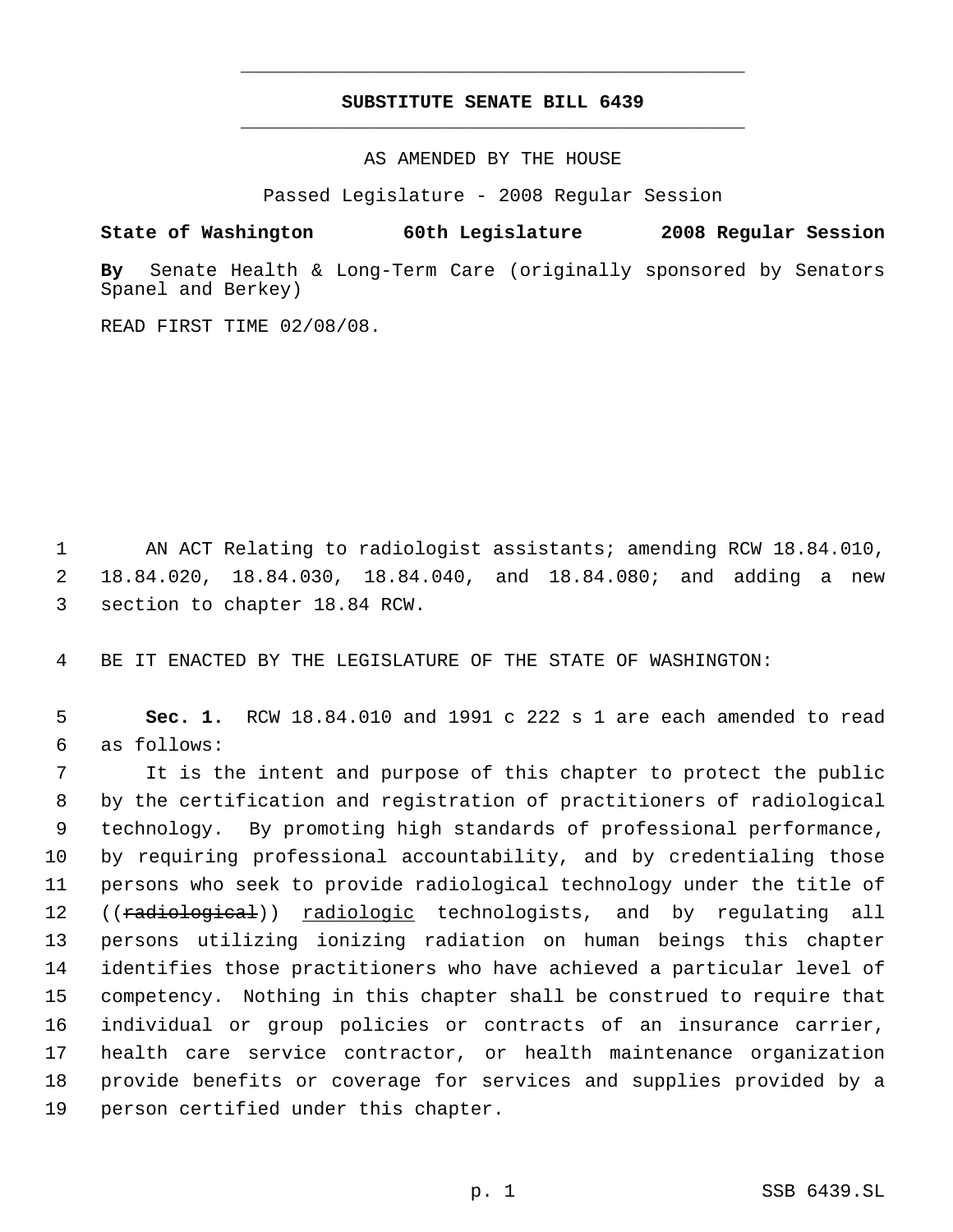The legislature finds and declares that this chapter conforms to the guidelines, terms, and definitions for the credentialing of health or health-related professions specified under chapter 18.120 RCW.

 **Sec. 2.** RCW 18.84.020 and 2000 c 93 s 42 are each amended to read as follows:

6 ((Unless the context clearly requires otherwise,)) The definitions 7 in this section apply throughout this chapter unless the context 8 clearly requires otherwise.

(1) "Department" means the department of health.

(2) "Secretary" means the secretary of health.

 (3) "Licensed practitioner" means any licensed health care practitioner performing services within the person's authorized scope of practice.

 (4) "Radiologic technologist" means an individual certified under this chapter, other than a licensed practitioner, who practices radiologic technology as a:

 (a) Diagnostic radiologic technologist, who is a person who actually handles X-ray equipment in the process of applying radiation on a human being for diagnostic purposes at the direction of a licensed practitioner, this includes parenteral procedures related to radiologic technology when performed under the direct supervision of a physician 22 licensed under chapter 18.71 or 18.57 RCW; ((or))

 (b) Therapeutic radiologic technologist, who is a person who uses radiation-generating equipment for therapeutic purposes on human subjects at the direction of a licensed practitioner, this includes parenteral procedures related to radiologic technology when performed under the direct supervision of a physician licensed under chapter 28 18.71 or 18.57 RCW; (( $\Theta$ r))

 (c) Nuclear medicine technologist, who is a person who prepares radiopharmaceuticals and administers them to human beings for diagnostic and therapeutic purposes and who performs in vivo and in vitro detection and measurement of radioactivity for medical purposes 33 at the direction of a licensed practitioner; or

 (d) Radiologist assistant, who is an advanced-level certified diagnostic radiologic technologist who assists radiologists by performing advanced diagnostic imaging procedures as determined by rule 37 under levels of supervision defined by the secretary, this includes but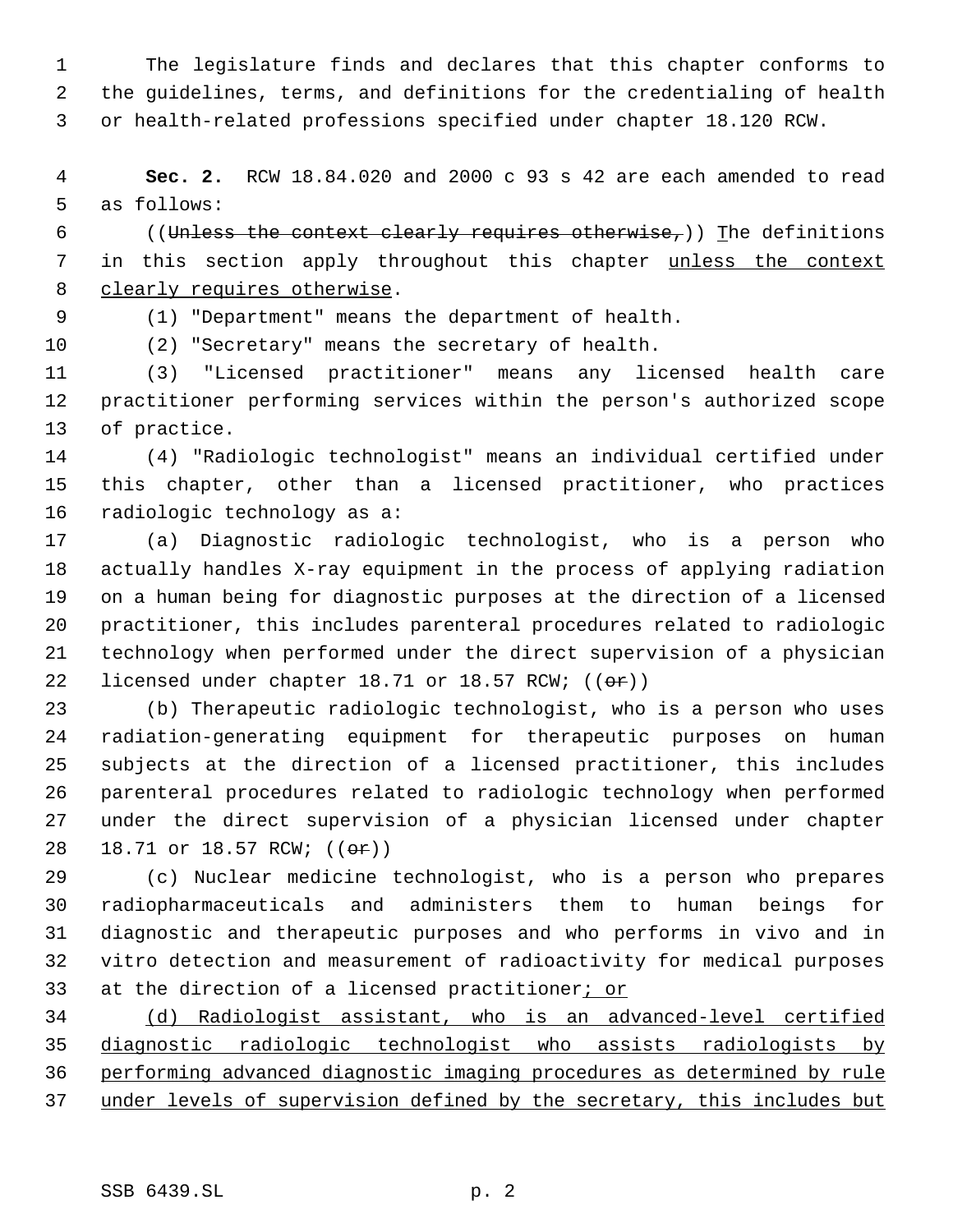is not limited to enteral and parenteral procedures when performed 2 under the direction of the supervising radiologist, and that these procedures may include injecting diagnostic agents to sites other than intravenous, performing diagnostic aspirations and localizations, and assisting radiologists with other invasive procedures.

 (5) "Approved school of radiologic technology" means a school of 7 radiologic technology or radiologist assistant program approved by the ((council on medical education of the American medical association)) 9 secretary or a school found to maintain the equivalent of such a course of study as determined by the department. Such school may be operated by a medical or educational institution, and for the purpose of providing the requisite clinical experience, shall be affiliated with one or more general hospitals.

 (6) "Approved radiologist assistant program" means a school 15 approved by the secretary. The secretary may recognize other 16 organizations that establish standards for radiologist assistant 17 programs and designate schools that meet the organization's standards as approved.

 (7) "Radiologic technology" means the use of ionizing radiation upon a human being for diagnostic or therapeutic purposes.

21  $((+7))$   $(8)$  "Radiologist" means a physician certified by the American board of radiology or the American osteopathic board of radiology.

 ( $(\overline{8})$ ) (9) "Registered X-ray technician" means a person who is registered with the department, and who applies ionizing radiation at the direction of a licensed practitioner and who does not perform parenteral procedures.

 **Sec. 3.** RCW 18.84.030 and 1991 c 222 s 3 are each amended to read as follows:

 No person may practice radiologic technology without being registered or certified under this chapter, unless that person is a licensed practitioner as defined in RCW 18.84.020(3). A person represents himself or herself to the public as a certified 34 ((radiological)) radiologic technologist when that person adopts or uses a title or description of services that incorporates one or more of the following items or designations: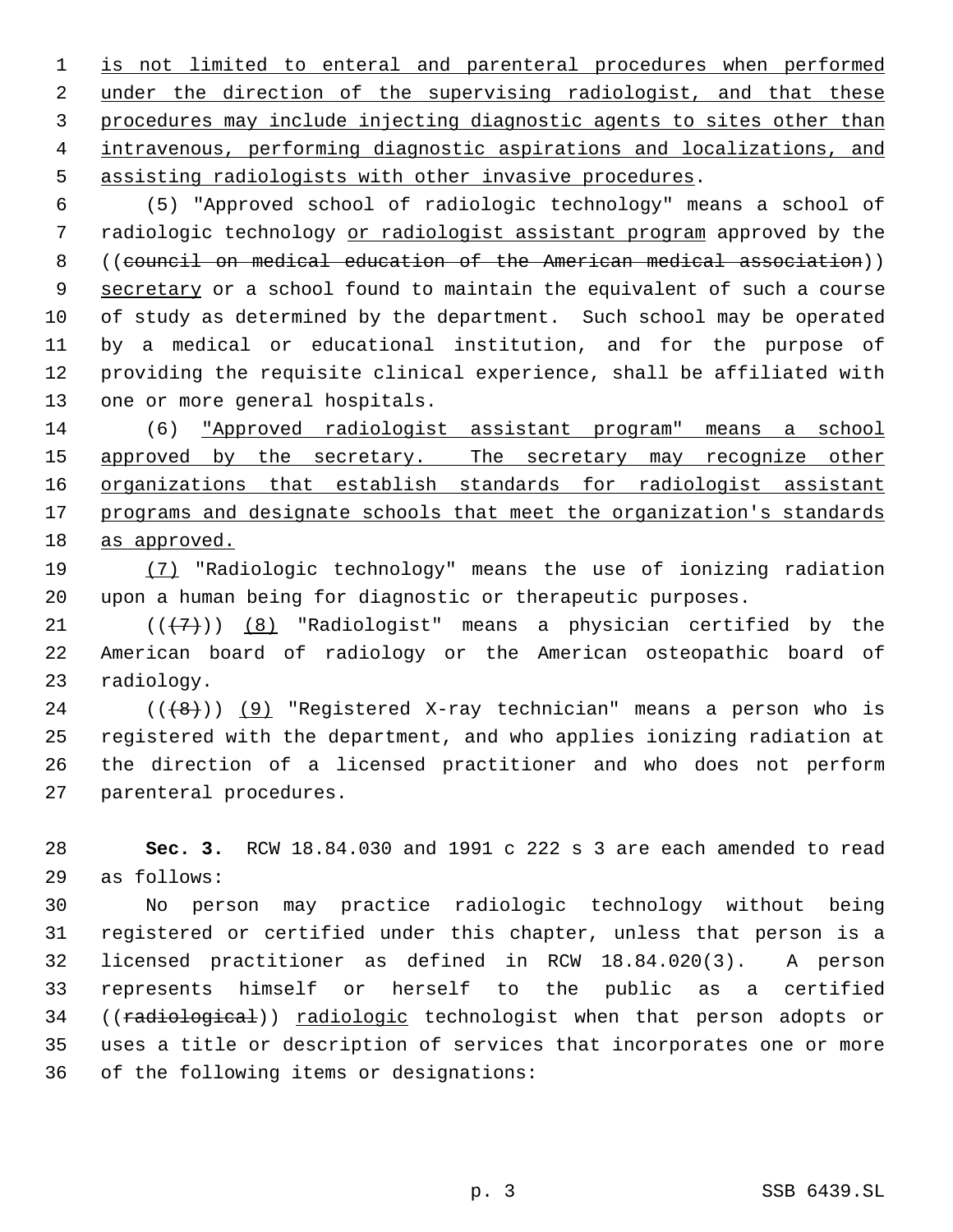(1) Certified radiologic technologist or CRT, for persons so 2 certified under this chapter;

 (2) Certified radiologic therapy technologist, CRTT, or CRT, for persons certified in the therapeutic field;

 (3) Certified radiologic diagnostic technologist, CRDT, or CRT, for 6 persons certified in the diagnostic field;  $((\theta \cdot \mathbf{r}))$ 

 (4) Certified nuclear medicine technologist, CNMT, or CRT, for 8 persons certified as nuclear medicine technologists; or

 (5) Certified radiologist assistant or CRA for persons certified as radiologist assistants.

 **Sec. 4.** RCW 18.84.040 and 1994 sp.s. c 9 s 506 are each amended to read as follows:

 (1) In addition to any other authority provided by law, the secretary may:

 (a) Adopt rules, in accordance with chapter 34.05 RCW, necessary to implement this chapter;

 (b) Set all registration, certification, and renewal fees in accordance with RCW 43.70.250;

 (c) Establish forms and procedures necessary to administer this chapter;

 (d) Evaluate and designate those schools from which graduation will be accepted as proof of an applicant's eligibility to receive a certificate;

 (e) Determine whether alternative methods of training are equivalent to formal education, and to establish forms, procedures, and criteria for evaluation of an applicant's alternative training to 27 determine the applicant's eligibility to receive a certificate;

 (f) Issue a certificate to any applicant who has met the education, 29 training, examination, and conduct requirements for certification; and (g) Issue a registration to an applicant who meets the requirement

for a registration.

 (2) The secretary may hire clerical, administrative, and investigative staff as needed to implement this chapter.

34 (3) The uniform disciplinary act, chapter 18.130 RCW, governs the issuance and denial of registrations and certifications, unregistered and uncertified practice, and the discipline of registrants and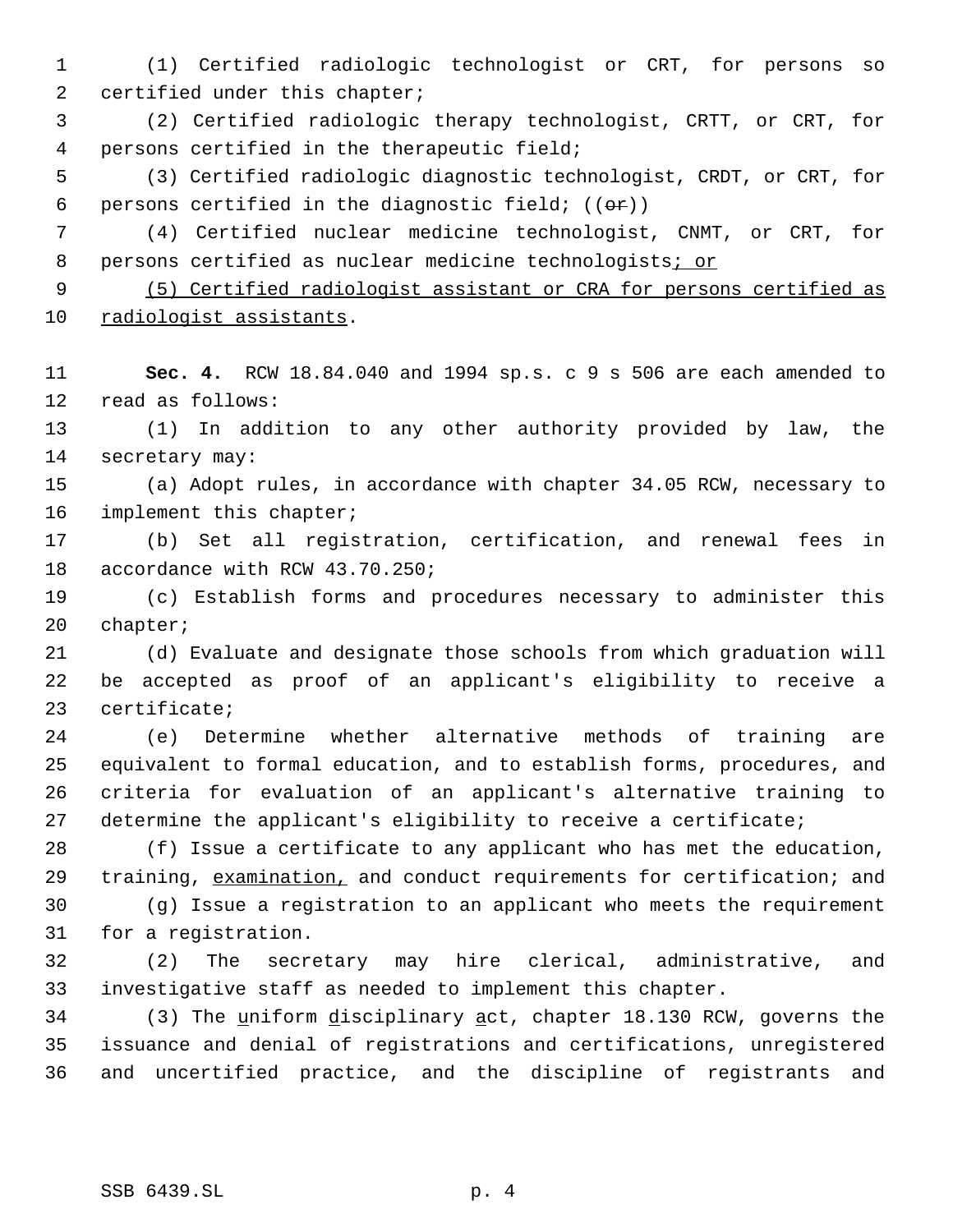certificants under this chapter. The secretary is the disciplining authority under this chapter.

 (4) The secretary may appoint ad hoc members of the profession to serve in an ad hoc advisory capacity to the secretary in carrying out this chapter. The members will serve for designated times and provide advice on matters specifically identified and requested by the secretary. The members shall be compensated in accordance with RCW 43.03.220 and reimbursed for travel expenses under RCW 43.03.040 and 43.03.060.

 **Sec. 5.** RCW 18.84.080 and 1991 c 3 s 209 are each amended to read as follows:

 (1) The secretary shall issue a certificate to any applicant who demonstrates to the secretary's satisfaction, that the following 14 requirements have been met to practice as:

 (a) A diagnostic radiologic technologist, therapeutic radiologic 16 technologist, or nuclear medicine technologist:

 (i) Graduation from an approved school or successful completion of alternate training that meets the criteria established by the 19 secretary; ((and

 $(20 + b)$ ) (ii) Satisfactory completion of a radiologic technologist examination approved by the secretary; and

22 (iii) Good moral character; or

(b) A radiologist assistant:

 (i) Satisfactory completion of an approved radiologist assistant program;

 (ii) Satisfactory completion of a radiologist assistant examination 27 approved by the secretary; and

(iii) Good moral character.

 (2) Applicants shall be subject to the grounds for denial or issuance of a conditional license under chapter 18.130 RCW.

 (3) The secretary shall establish by rule what constitutes adequate proof of meeting the requirements for certification and for designation of certification in a particular field of radiologic technology.

 NEW SECTION. **Sec. 6.** A new section is added to chapter 18.84 RCW to read as follows:

It is unprofessional conduct under chapter 18.130 RCW for any